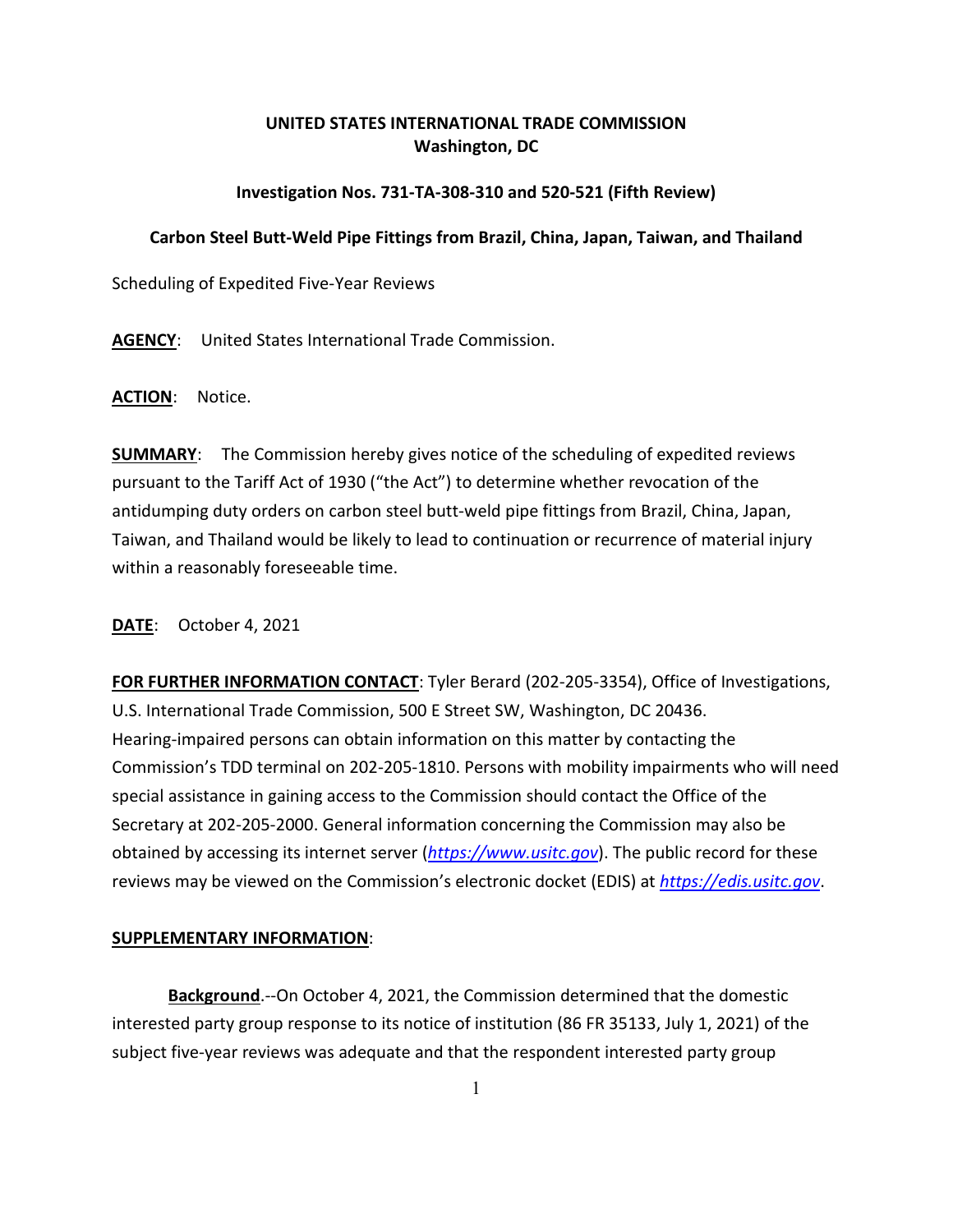response was inadequate. The Commission did not find any other circumstances that would warrant conducting full reviews.<sup>[1](#page-1-0)</sup> Accordingly, the Commission determined that it would conduct expedited reviews pursuant to section 751(c)(3) of the Tariff Act of 1930 (19 U.S.C.  $1675(c)(3)$ ).

For further information concerning the conduct of these reviews and rules of general application, consult the Commission's Rules of Practice and Procedure, part 201, subparts A and B (19 CFR part 201), and part 207, subparts A, D, E, and F (19 CFR part 207).

Please note the Secretary's Office will accept only electronic filings at this time. Filings must be made through the Commission's Electronic Document Information System (EDIS, [https://edis.usitc.gov\)](https://edis.usitc.gov/). No in-person paper-based filings or paper copies of any electronic filings will be accepted until further notice.

**Staff report**.--A staff report containing information concerning the subject matter of the reviews has been placed in the nonpublic record, and will be made available to persons on the Administrative Protective Order service list for these reviews on December 22, 2021. A public version will be issued thereafter, pursuant to section 207.62(d)(4) of the Commission's rules.

**Written submissions**.--As provided in section 207.62(d) of the Commission's rules, interested parties that are parties to the reviews and that have provided individually adequate responses to the notice of institution, $<sup>2</sup>$  $<sup>2</sup>$  $<sup>2</sup>$  and any party other than an interested party to the</sup> reviews may file written comments with the Secretary on what determinations the Commission should reach in the reviews. Comments are due on or before January 7, 2022 and may not contain new factual information. Any person that is neither a party to the five-year reviews nor an interested party may submit a brief written statement (which shall not contain any new factual information) pertinent to the reviews by January 7, 2022. However, should the Department of Commerce ("Commerce") extend the time limit for its completion of the final results of its reviews, the deadline for comments (which may not contain new factual

<span id="page-1-0"></span> $<sup>1</sup>$  A record of the Commissioners' votes is available from the Office of the Secretary and at the</sup> Commission's website.

<span id="page-1-1"></span> $2$  The Commission has found the joint response to its notice of institution filed on behalf of Tube Forgings of America, Inc., Mills Iron Works, Inc., and Hackney Ladish, Inc. (a subsidiary of Precision Castparts Corp.), as well as the separate response by Weldbend Corporation, domestic producers of carbon steel butt-weld pipe fittings, to be adequate. Comments from other interested parties will not be accepted (*see* 19 CFR 207.62(d)(2)).